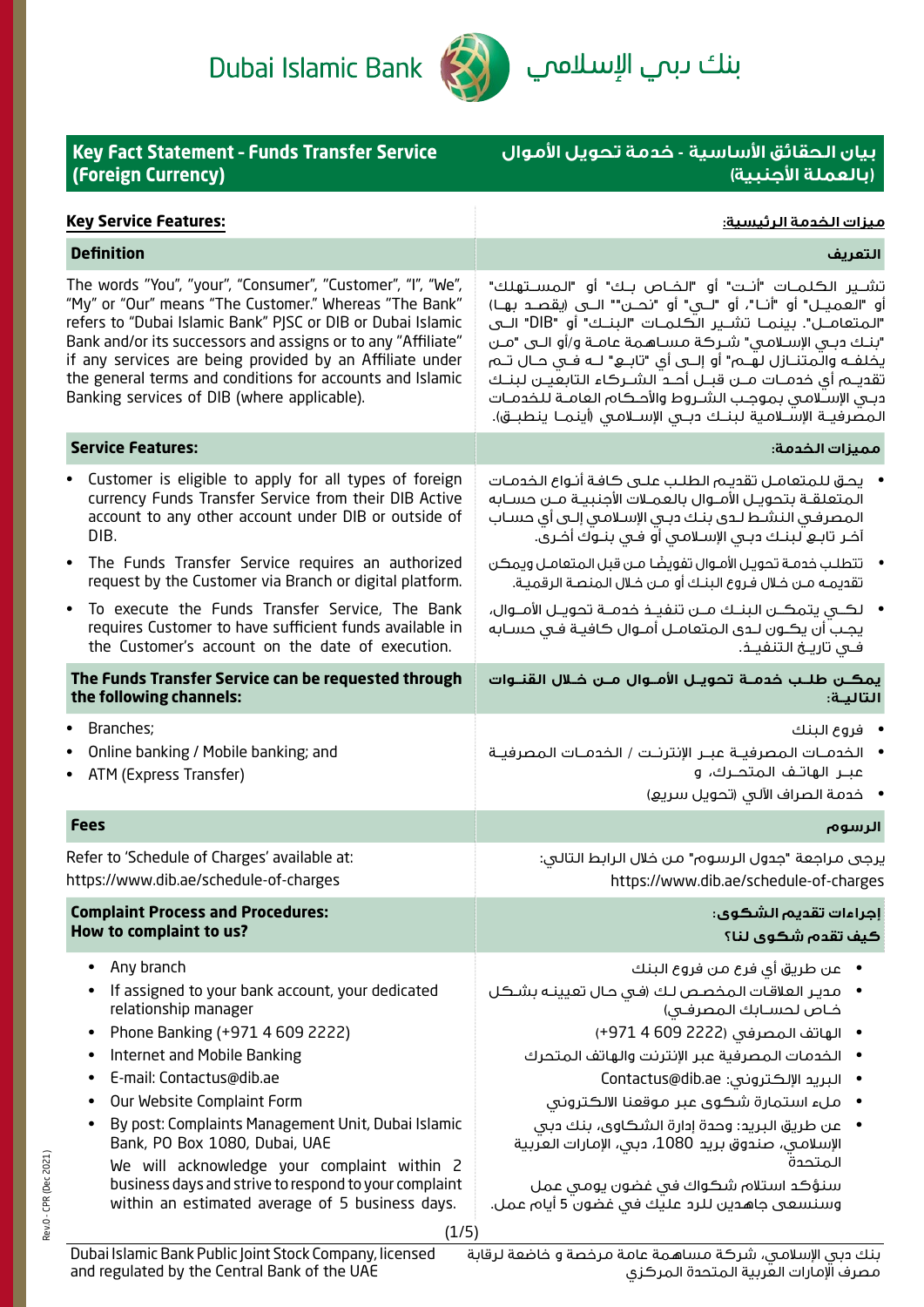| <b>Terms &amp; Conditions, Disclaimers &amp; Warnings:</b>                                                                                                                                                                                                                                                                                                                                                                 | الشروط والأحكام وإخلاء المسؤولية والتحذيرات:                                                                                                                                                                                                                                                                                                                                           |
|----------------------------------------------------------------------------------------------------------------------------------------------------------------------------------------------------------------------------------------------------------------------------------------------------------------------------------------------------------------------------------------------------------------------------|----------------------------------------------------------------------------------------------------------------------------------------------------------------------------------------------------------------------------------------------------------------------------------------------------------------------------------------------------------------------------------------|
| I/We do hereby declare that the requested instructions to be                                                                                                                                                                                                                                                                                                                                                               | أقــر / نقــر بموجــب هــذا بأننــا ســنقوم بتنفيــذ التعليمــات                                                                                                                                                                                                                                                                                                                       |
| executed at our own risk and expense. It is also understood                                                                                                                                                                                                                                                                                                                                                                | المطلوبة علـى مسـؤوليتنا وعلـى نفقتنـا الخاصة. ونحن أيضًا                                                                                                                                                                                                                                                                                                                              |
| that Dubai Islamic Bank nor its Branches, Correspondents,                                                                                                                                                                                                                                                                                                                                                                  | نــدرك جيــدًا بــأن بنــك دبــى الإســلامــى، أو فروعـــه، أو مـراســلـيـه،                                                                                                                                                                                                                                                                                                           |
| or Agents are liable for any loss, delay, error, omission, or                                                                                                                                                                                                                                                                                                                                                              | أو وكلائـه غيــر مســؤولون عــن أي خســارة، أو تأخيــر، أو خطــأ،                                                                                                                                                                                                                                                                                                                      |
| mutilation arising while transmitting by cables, telegrams,                                                                                                                                                                                                                                                                                                                                                                | أو حـذف، أو تشــويه ينشــأ أثنــاء الإرســال بواســطة الكابــلات أو                                                                                                                                                                                                                                                                                                                    |
| or communications by electronics systems.                                                                                                                                                                                                                                                                                                                                                                                  | البرقيــات أو الاتصـــالات عـــن طريــــق الأنظمـــة الإلـكـترونيـــة.                                                                                                                                                                                                                                                                                                                 |
| I/We do understand that the transfer will be affected in<br>the currency of the country in which payment is to be<br>made unless the payee makes arrangements with the<br>correspondent for payment in some other currency.                                                                                                                                                                                                | أفهـم / نفهـم بـأن التحويـل سـيتأثر بعملـة البلـد الـذى سـيتم<br>السـداد فيـه مــا لـــم يقــوم الـمســتفيد (الـمدفــوع لأمــره) بإجــراء<br>بعض الترتيبات مـع المراسـل للدفـع بعملـة أخـرى.                                                                                                                                                                                           |
| I/We do understand that refund shall not be made until Dubai<br>Islamic Bank received confirmation from its correspondent<br>that funds are unpaid and original instructions have been<br>cancelled. Such refund, if made in different currency, will be<br>made at the Dubai Islamic Bank's prevailing buying rate on<br>the date of refund.                                                                              | أفهـم / نفهـم بأنـه لــن يتــم رد الأمــوال حتــى يتلقــى بنـك دبـى<br>الإســلامـى تأكيــدًا مــن الـمراسلــل بــأن الأمــوال لــم يتــم دفعهــا<br>وأن التعلَّيمــات الأصليــة قــد ألـفيــت. ســـيتم رد هـــذه الأمـــوال،<br>إذا كانت بعملـة مـختلفـة، بسـعر الشـراء السـائد لبنـك دبـى<br>الإسلامي في تاريخ الاسـترداد.                                                            |
| I/We do understand that Dubai Islamic Bank shall not be                                                                                                                                                                                                                                                                                                                                                                    | أفهـم / نفهـم بـأن بنـك دبـى الإسـلامـى لـن يكـون مسـؤولاً فـى                                                                                                                                                                                                                                                                                                                         |
| liable in case the funds are blocked owing to embargo                                                                                                                                                                                                                                                                                                                                                                      | حالــة حجــز الأمــوال بســبب الأوضــاع الاقتصاديــة والـحظــر، أو لأي                                                                                                                                                                                                                                                                                                                 |
| economic situations, or for any other reason. I/We do also                                                                                                                                                                                                                                                                                                                                                                 | سـبب آخـر. أنـا / نحـن نقـر أيضًـا بأننـى / بأننـا لـن يكـون لدينـا                                                                                                                                                                                                                                                                                                                    |
| declare that I/We shall have no claim whatsoever against                                                                                                                                                                                                                                                                                                                                                                   | أي مطالبـة علـى الإطـلاق ضـد بنـك دبـي الإسـلامـي و / أو وكـلاتـُه                                                                                                                                                                                                                                                                                                                     |
| Dubai Islamic Bank and/or its agents and/or correspondents.                                                                                                                                                                                                                                                                                                                                                                | و / أو مراسـليه.                                                                                                                                                                                                                                                                                                                                                                       |
| It is understood that beneficiary may not obtain the full                                                                                                                                                                                                                                                                                                                                                                  | مـن المفهـوم أن المسـتفيد قـد لا يحصل علـى القيمة الكاملة                                                                                                                                                                                                                                                                                                                              |
| value due to exchange rate, or other restrictions, fees or /                                                                                                                                                                                                                                                                                                                                                               | بسبب سعر الصرف، أو غيرها مـن القيـود أو / والتكاليف أو /                                                                                                                                                                                                                                                                                                                               |
| and charges applicable in the country of payment, or to the                                                                                                                                                                                                                                                                                                                                                                | والرسوم المطبقة علىى البلد الـذى سـيتم فيـه دفـع الأمـوال،                                                                                                                                                                                                                                                                                                                             |
| paying bank or of the correspondent banks.                                                                                                                                                                                                                                                                                                                                                                                 | أو علـى البنـك الدافـع للأمـوال أو البنــوك المراسـلة.                                                                                                                                                                                                                                                                                                                                 |
| I/We fully understand that if a transaction is cancelled, the                                                                                                                                                                                                                                                                                                                                                              | أفهــم / نفهــم تمامًــا أنــه فــى حالــة إلغــاء معامـلــة مــا، فقــد                                                                                                                                                                                                                                                                                                               |
| exchange rate used for the refund of money may differ                                                                                                                                                                                                                                                                                                                                                                      | يختلف سعر الصرف المستخدم لاسترداد الأمـوال عـن السـعر                                                                                                                                                                                                                                                                                                                                  |
| from the original rate used for the transfer, and Bank will                                                                                                                                                                                                                                                                                                                                                                | الأصلـى المسـتخدم للتحويـل، ولـن يكـون البنـك مسـؤولاً عـن                                                                                                                                                                                                                                                                                                                             |
| not be liable for the costs, if any.                                                                                                                                                                                                                                                                                                                                                                                       | التكاليف، إن وجـدت.                                                                                                                                                                                                                                                                                                                                                                    |
| I/We do understand and agree that for transactions that<br>require a cross currency conversion, the Bank will convert<br>to the currency of the payment at the rate of exchange<br>prevailing for purchasing and selling the relevant currency<br>at the time of processing the transactions, and therefore I/<br>We shall have no claim whatsoever against Dubai Islamic<br>Bank and/or its agents and/or correspondents. | أفهـم وأوافـق / نفهـم ونوافـق علــى أنـه بالنسـبة للمعامــلات<br>التـى تتطلـب تحويـلًا بيـن العمـلات، سـيقوم البنـك بتحويـل<br>عملـة الدفـع بسـعر الصـرف السـائد لشـراء وبيـع العملـة ذات<br>الصلـة فـى وقـت معالجـة المعامـلات، ولهـذا لـن يكـون لـدى<br>/ لدينــا أي مـطالبـــة أو دعـــوي علـــي الإطـــلاق ضــد بنـــك دبــي<br>الإســـلامــي و / أو وكـلائــه و / أو مـراســلـيه. |
| I/We fully understand that this product service does not                                                                                                                                                                                                                                                                                                                                                                   | أفهــم / نفهــم تمامًــا أن خدمــة الـمنتــج هــذه لا تتطلــب "فتــرة                                                                                                                                                                                                                                                                                                                  |
| require a Cooling-off period                                                                                                                                                                                                                                                                                                                                                                                               | انهـاء الشـراء"                                                                                                                                                                                                                                                                                                                                                                        |
| Telegraphic transfers will be affected with SPOT value<br>(two business days after the date of receipt request by the<br>Bank). Applications for the same day value are subject to<br>the time when the application is received as well as cut-off<br>times relating to the geographical location of the payment<br>destination.                                                                                           | يتم تنفيذ التحويلات البرقية بسعر الصرف الفـورى /الحالـى<br>فـي الـســوق (فــلال يومــان عمــل بعــد تاريــخ اســتلام الـطلــبُ<br>مـن قبـل البنـك). فيمـا تخضـع طلبـات التحويـل بنفـس قيمـة<br>اليـوم للـوقـت الـذي يتـم فيـه اسـتلام طلـب التحويـل وكذلـك<br>المواعيد النهائية المتعلقة بالموقع الجغرافي لوجهة الدفع.                                                                 |
| The Customer agrees to hold harmless and indemnify the                                                                                                                                                                                                                                                                                                                                                                     | يوافــــق الـمـتعامـــــل علــــــى إبــــراء ذمــــة الـبـنـــك وتعويضـــه عــــن أي                                                                                                                                                                                                                                                                                                  |
| Bank against any loss, cost, damage, expense liability                                                                                                                                                                                                                                                                                                                                                                     | خســارة، أو تــــَـلـفــة، أو ضــرر، أو الـتزامــات مـالـيــة، أو مـصاريــف،                                                                                                                                                                                                                                                                                                           |
| or proceedings which the Bank may incur or suffer as a                                                                                                                                                                                                                                                                                                                                                                     | أو إجـراءات قانونيــة قــد يتكبدهــا البنــك نتيجــة تصـرف البنــك                                                                                                                                                                                                                                                                                                                     |
| result of the Bank acting upon or delaying acting upon or                                                                                                                                                                                                                                                                                                                                                                  | أو تأخــره فــي التصــرف أو الاحجـــام عـــن الـتصــرف بنـــاءْ علـــي                                                                                                                                                                                                                                                                                                                 |
| refraining from acting upon the said instructions.                                                                                                                                                                                                                                                                                                                                                                         | التعليمــات الـمذكــورة. .                                                                                                                                                                                                                                                                                                                                                             |
|                                                                                                                                                                                                                                                                                                                                                                                                                            |                                                                                                                                                                                                                                                                                                                                                                                        |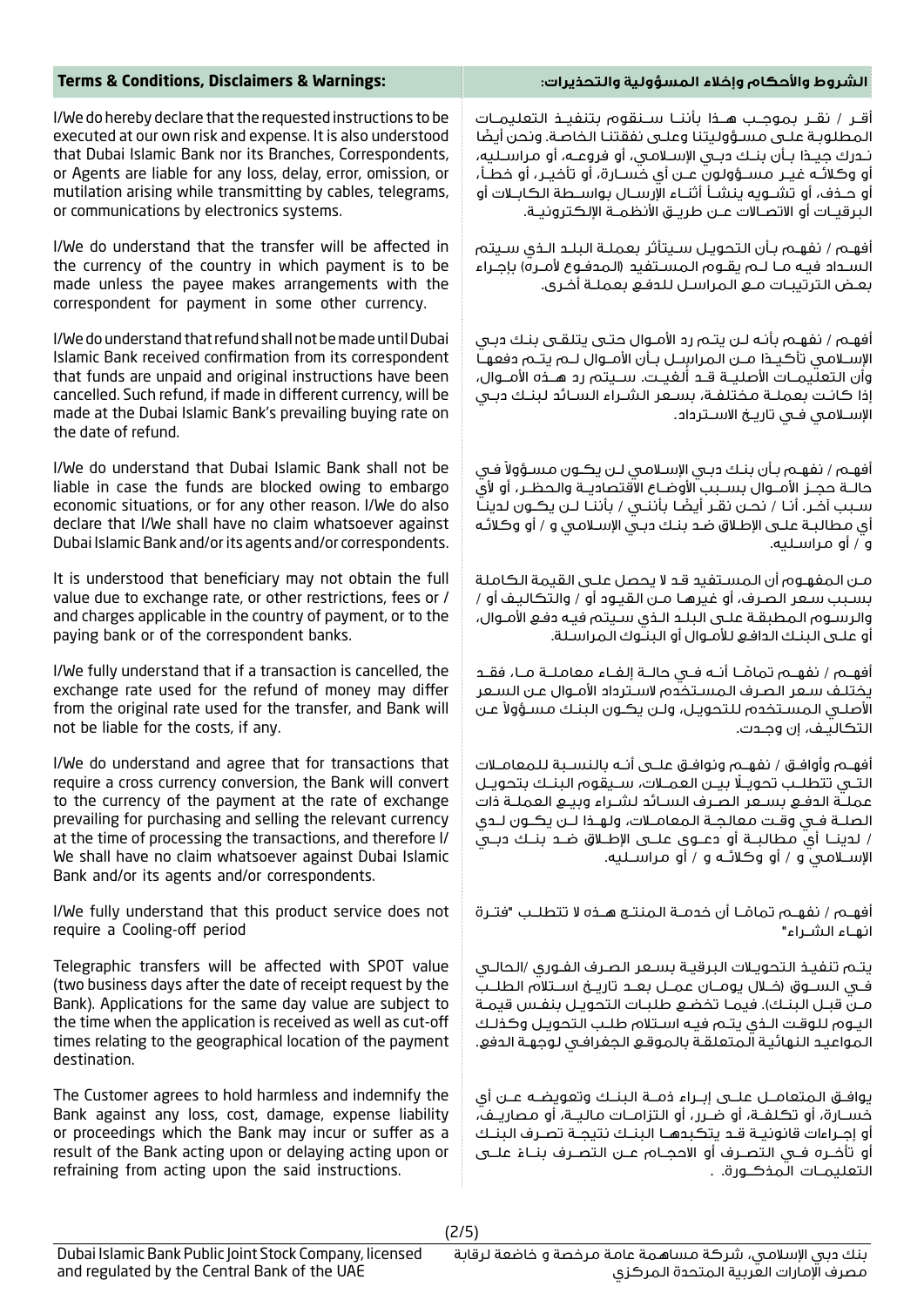The Bank will ensure that no additional cost is passed on to the client in case of any errors or omissions on the part of the Bank with respect to making timely foreign exchange currency transfers.

If demand draft is lost, stolen, or destroyed, the Customer will indemnify Dubai Islamic Bank and agree to hold it free and harmless from any liability with respect to the lost, stolen or destroyed draft even if Dubai Islamic Bank agrees to issue a replacement draft or refund the amount of the draft.

I/We, understands and gives full freedom to the Bank to select the channel for payment, including that method of payment and correspondent bank (s), The Bank shall hold no responsibilities whatever regarding such selection.

The bank reserves the right to revise all remittance charges from time to time without prior notice and such charges shall be announced through the Bank's website and branches' notice boards.

The Beneficiary Bank's BIC code /Sort Code /Fedwire ID/ Chips UID for any such code mentioned by the remitter will be considered as correct and remittance will be affected accordingly, assuming correctness of the given codes.

Payment of transferred funds is subject to the rules and regulations of the country where the payment is to be made. The Bank or its correspondents or agents shall not be held liable for any loss or delay in payment caused on account of any act or order of a Government / Government agency or force majeure.

It is understood that this remittance is to be affected at the sole risk of the customer and that the bank shall not be held responsible for any loss consequent upon circumstances arising over which it has no control nor for the solvency of correspondent agents employed.

Complete Beneficiary Address details (including Street, City & Country) are mandatory on all SWIFT transfers and Demand Draft applications submitted to the Bank in order to process the transaction without delay. The Bank would not be liable or responsible for any delay in transmission in case the required information is not provided.

The Bank may decline to make a payment it believes might involve a breach by any person of a law or regulation of any country. A payment may be delayed or declined because a person involved in the payment or an authority requires information or clarification as to compliance with the law or regulations or declines to process it. The Bank will share information as to your remittance as necessary.

يضمـن البنـك عـدم تحميـل المتعامـل أي تكلفـة إضافيـة فـي حالــة حــدوث أي خطــأ أو ســهو مــن جانــب البنــك فيمــا يتعلــق بإجــراء تحويــات العمــات األجنبيــة فــي الوقــت المناســب.

فـي حالـة فقـدان الكـمبيالـة (أمـر دفـع) تحـت الطلـب أو سـرقتها أو تلفهــا، يقــوم المتعامــل بتعويــض بنــك دبــي اإلســامي ويوافــق علــى ابــراء البنــك مــن أي ضــرر أو أي مســؤولية فيمــا يتعلـق بالكمبيالـة المفقـودة أو المسـروقة أو التالفـة حتـى إذا وافـق بنـك دبـي اإلسـامي علـى إصـدار كمبيالـة بديلـة أو بـرد مبلــغ الكمبيالـة.

أفهـم / نفهـم ونمنـح البنـك الحريـة الكاملـة في تحديد وسـيلة الدفـع، بمـا فـى ذلـك طريقـة الدفـع والبنـك (البنـوك) المراسـل، لــن يتحمــل البنــك أي مســؤوليات مهمــا كانــت فيمــا يتعلــق بهـذا االختيـار.

يحتفــظ البنــك بالحــق فــي مراجعــة جميــع رســوم الحــواالت الماليـة مـن وقـت آلخـر دون إشـعار مسـبق وسـيتم اإلعـان عـن هــذه الرســوم مــن خــال الموقــع اإللكترونــي للبنــك ولوحــات اإلعالنــات بفــروع البنــك.

سيتـــم اعـتـــبار أي رمــز مــن هــذا القـــبيل )رمــز BIC أو رمـــز Code Sort أو رقــم فيدويــر التعريفــي ID Fedwire أو Chips UID ) الخـاص بالبنـك المسـتفيد والمذكـور مـن قبـل المحـول ً علـى أنـه صحيـح وسـيتم التحويـل وفقـا لهـذه الرمـوز وسـيتأثر التحويـل بهـا بافتـراض صحتهـا.

تخضــع عمليــة دفــع األمــوال المحولــة لقواعــد وأنظمــة البلــد الــذي ســيتم الدفــع فيــه. لــن يكــون البنــك أو مراســليه أو وكالئـه مسـؤولين عـن أي خسـارة أو تأخيـر فـي السـداد بسـبب أي عمـل أو أمـر صـادر عـن حكومـة / وكالـة حكوميـة أو قـوة قاهـــرة.

مــن المفهــوم أن هــذه الحوالــة الماليــة ســوف تتــم علــى مسـؤولية المتعامـل وحـده وآن البنـك لـن يكـون مسـؤولاً عـن أي خســارة ناتجــة عــن ظــروف خارجــة عــن ارادتــه وال عــن مــاءة البنــوك المراســلة التــي يتــم التعامــل معهــا.

تعتبــر تفاصيــل عنــوان المســتفيد الكاملــة )بمــا فــي ذلــك الشــارع والمدينــة والبلــد) إلزاميــة عنــد تقديــم طلبــات لأحـراء تحويــات "ســويفت SWIFT " و"الكمبيــاالت )أمــر دفــع( تحــت الطلـب" إلـى البنـك وذلـك لمعالجـة المعاملـة دون تأخيـر. لـن يكــون البنــك مســؤوال عــن أي تأخيــر فــي اإلرســال فــي حالــة عــدم تقديــم المعلومــات المطلوبــة.

قــد يرفــض البنــك إجــراء دفعــة يعتقــد أنهــا قــد تنطــوي علــى انتهــاك مــن قبــل أي شــخص لقانــون أو الئحــة فــي أي بلــد. قــد يتـم تأخيـر الدفـع أو رفضـه ألن الشـخص أو السـلطة المسـؤولة عـن الدفـع تطلـب مزيـد مـن المعلومـات أو التوضيحـات فيمـا يتعلــق باالمتثــال للقانــون أو اللوائــح، أو قــد ترفــض الطلــب أو المعاملــة. ســيقوم البنــك بإعالمــك بالمعلومــات المتعلقــة بحوالتــك الماليــة حســب الضــرورة.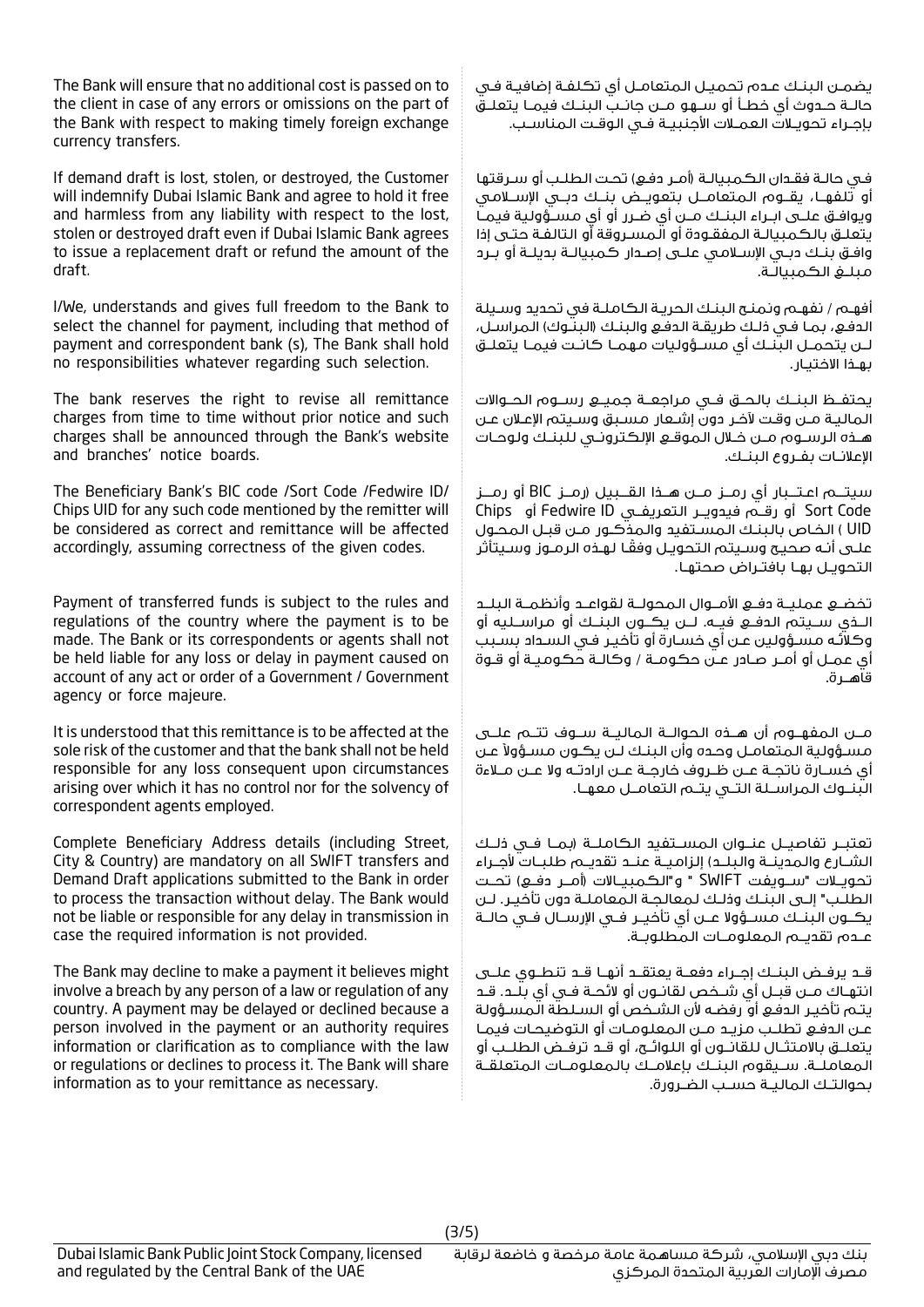| The Bank will use reasonable endeavours to process                                                                                                                                                                                                                                                                                                                                                                                                                              | ســيبــفل البـنـــك جـهـــودًا مـعقولـــة لـمعالـجــة الـطلبـــات الـتـــى                                                                                                                                                                                                                                                                                                                                                                 |
|---------------------------------------------------------------------------------------------------------------------------------------------------------------------------------------------------------------------------------------------------------------------------------------------------------------------------------------------------------------------------------------------------------------------------------------------------------------------------------|--------------------------------------------------------------------------------------------------------------------------------------------------------------------------------------------------------------------------------------------------------------------------------------------------------------------------------------------------------------------------------------------------------------------------------------------|
| applications received by the Bank before the specified cut-                                                                                                                                                                                                                                                                                                                                                                                                                     | يتلقاها قبـل انتهاء المهلـة المحـددة المعلـن عنهـا مـن قبـل                                                                                                                                                                                                                                                                                                                                                                                |
| off time notified by the receiving branches or centres from                                                                                                                                                                                                                                                                                                                                                                                                                     | الفـروع أو المراكـز المسـتلمة مـن وقت لآخـر. سـيتم معالجـة                                                                                                                                                                                                                                                                                                                                                                                 |
| time to time. Application received after such cut-off time                                                                                                                                                                                                                                                                                                                                                                                                                      | الطلب الـذي يتـم اسـتلامه بعـد هـذا الـموعـد النهائـي فـي يـوم                                                                                                                                                                                                                                                                                                                                                                             |
| will be processed on the next working day. For this purpose,                                                                                                                                                                                                                                                                                                                                                                                                                    | العمــل التالـــى، حيــث تعتبــر جميـــع أيـــام العطــلات الرســـمية                                                                                                                                                                                                                                                                                                                                                                      |
| all bank holidays and Fridays are non-working days. In the                                                                                                                                                                                                                                                                                                                                                                                                                      | وأيـام الجمعــة هـــى عطــل رســمية لـلبنــك. فــى حالــة صـادف                                                                                                                                                                                                                                                                                                                                                                            |
| case of payment date falling on a bank holiday or Friday,                                                                                                                                                                                                                                                                                                                                                                                                                       | وقـوع تاريــخ الدفــع فــي يــوم عطلــة الـبنــك أو يــوم الـجمعــة،                                                                                                                                                                                                                                                                                                                                                                       |
| the Bank will affect the payment on the next working day.                                                                                                                                                                                                                                                                                                                                                                                                                       | سيقوم البنك بإجراء الدفع في يـوم العمـل التالـي.                                                                                                                                                                                                                                                                                                                                                                                           |
| If the application is put on hold for any reason, I/We                                                                                                                                                                                                                                                                                                                                                                                                                          | إذا تـم تعليـــق الطلــب المقــدم لأى ســبب مــن الأســباب، فأنــا                                                                                                                                                                                                                                                                                                                                                                         |
| do understand to provide purpose of remittance is my/                                                                                                                                                                                                                                                                                                                                                                                                                           | أفهـــم / نحـــن نفهـــم أن تزويــد الـبّـنــك بالغـــرض مـــن الـحوالـــة                                                                                                                                                                                                                                                                                                                                                                 |
| our responsibility, therefore. I/We shall have no claim                                                                                                                                                                                                                                                                                                                                                                                                                         | المالية يقع تحت مسؤوليتى / مسؤوليتنا. لـن يكـون لـدى/                                                                                                                                                                                                                                                                                                                                                                                      |
| whatsoever against Dubai Islamic Bank and/or its                                                                                                                                                                                                                                                                                                                                                                                                                                | لدينـا أى مـطالبـة / دعـوى علـى الإطـلاق ضـد بنـك دبى الإسـلامـى                                                                                                                                                                                                                                                                                                                                                                           |
| agents, and/or correspondents.                                                                                                                                                                                                                                                                                                                                                                                                                                                  | و / أو وكلائـه و / أو مراســليه.                                                                                                                                                                                                                                                                                                                                                                                                           |
| As per the UAE Central Bank guidelines, credit to accounts<br>held in banks operating in UAE will be affected solely based<br>on the beneficiary IBAN. All other information provided<br>such as the beneficiary's name and other details will not<br>be used.                                                                                                                                                                                                                  | وفقا لتوجيهـات المصـرف المركــزى لدولــة الإمــارات العربيــة<br>المتحــدة، لا يتـــم قيــد أي معامـــلات دائنــة فــي الحســابات<br>المصرفيــة لــدى البنــوك العاملــة فــى دولــة الإمــارات العربيــة<br>المتحــدة إلا بنــاءْ علـــى رقـــم الـحســاب الـمصرفــى الـدولـــى<br>(الآيبـــان) للمســـتفيد. لـــن يتـــم اســتخدام جميــــع الـمعلومـــات<br>الأخــري الـمقدمـــة مـثـــل اســـــم الــمســـتفيد والـتفاصيـــل الأخــري. |
| Before or after the transmission of funds to the beneficiary                                                                                                                                                                                                                                                                                                                                                                                                                    | يلتـزم المتعامـل بتقديـم معلومـات كاملـة إلـى بنـك دبـى                                                                                                                                                                                                                                                                                                                                                                                    |
| bank or the correspondent bank, the Customer is obliged to                                                                                                                                                                                                                                                                                                                                                                                                                      | الإسـلامـى قبــل أو بعــد تحويــل الأمــوال إلــى الـبنــك الـمســتفيد                                                                                                                                                                                                                                                                                                                                                                     |
| provide complete information to Dubai Islamic Bank.                                                                                                                                                                                                                                                                                                                                                                                                                             | أو البنـكَ المراسـل.                                                                                                                                                                                                                                                                                                                                                                                                                       |
| In case, the beneficiary bank requests information about<br>the beneficiary, Dubai Islamic Bank will request such<br>information from the Customer and the Customer shall be<br>obliged to provide such information within the time limit<br>fixed by the beneficiary bank. Dubai Islamic Bank shall not<br>be held liable or responsible for any delay or denial or lack<br>of response by the customer in this regard.                                                        | في حالـة طلـب البنـك المسـتفيد معلومـات عـن المسـتفيد،<br>سيطلب بنك دبى الإسلامى هذه المعلومات من المتعامل<br>ويلتــزم المتعامــل بتقديــم هـــذه الـمعلـومــات فــى غضــون<br>المهلـة المحـددة مـن قبـل البنـك المسـتفيد. لـن يكـون بنـك<br>دبـى الإسـلامـى مسـؤولاً عـن تأخيـر الـمتعامـل فـى تقديـم هـذه<br>المعلومـات أو رفضـه لهـا أو عـدم اسـتجابته فـى هـذا الصـدد.                                                                 |
| <b>Warning:</b> This product/service may be affected by                                                                                                                                                                                                                                                                                                                                                                                                                         | <b>تحذير</b> ؛ قد يتأثر هـذا المنتـج / الخدمـة بالتفيـرات فـى أسـعار                                                                                                                                                                                                                                                                                                                                                                       |
| changes in foreign currency exchange rates.                                                                                                                                                                                                                                                                                                                                                                                                                                     | صرف العملات الأجنبية.                                                                                                                                                                                                                                                                                                                                                                                                                      |
| <b>Warning:</b> the correspondent bank /financial institution                                                                                                                                                                                                                                                                                                                                                                                                                   | تحذيـر: قـد تقـوم البنـوك المراسـلة / المؤسسـات الماليـة                                                                                                                                                                                                                                                                                                                                                                                   |
| or entity providing financial services to the beneficiary of                                                                                                                                                                                                                                                                                                                                                                                                                    | أو الجهـات التــى تقــدم خدمــات الـحــوالات الـماليــة لـلمســتفيد                                                                                                                                                                                                                                                                                                                                                                        |
| remittances may levy additional fees.                                                                                                                                                                                                                                                                                                                                                                                                                                           | بفـرض رسـوم إضافيـة.                                                                                                                                                                                                                                                                                                                                                                                                                       |
| <b>Warning:</b> Penalties and Fees may be applied if there<br>is a customer error or omission in providing correct<br>or incomplete information for remittances. Penalties,<br>Charges or Fees shall be in accordance with Schedule of<br>Charges or applicable CBUAE regulations.                                                                                                                                                                                              | <b>تحذيــر</b> : قــد يتـــم تطبيـــق غرامـــات ورســــوم فــى حـــال وجـــود<br>خطأ أو إغفال مـن المتعامـل فـى تقديـم معلومـات صحيحـة<br>عـن الحــوالات الـماليــة أو إذا كانــت الـمعلـومــات الـمقدمــة غيــر<br>كاملـة. سـوف تخضـع الغرامـات أو الرسـوم لجـدول الرسـوم أو<br>اللوائح المعمـول بهـا لـدى مصـرف الإمـارات العربيـة المتحـدة<br>المركزى.                                                                                  |
| Warning: The actual time to complete a remittance / funds<br>transfer transaction may differ from estimates, due to<br>increased scrutiny of transactions by the correspondent<br>bank / financial institution / The Bank or entity providing<br>financial services to the beneficiary of remittances / funds<br>transfer.                                                                                                                                                      | <b>تحذيــر</b> : قــد يختلــف الـوقــت الـفعلـــى لإتمـــام مـعامـلــة حـوالــة<br>ماليـة / تحويـل أمـوال عـن المـدة الزَّمنـة المقـدرة لـه، بسـبب<br>زيـادة التدقيــق فــى الـمعامــلات مــن قبــل البنــك الـمراســل /<br>المؤسســة الـماليــة / الـبنــك أو الـجـهــة الـتــى تقـــدم خدمــات<br>ماليــة للمســتفيد مــن الحــوالات / تحويــل الأمــوال.                                                                                |
| <b>Warning:</b> The Bank may modify these Terms and Conditions<br>on not less than sixty (60) Calender Days' notice to the<br>Customer or such shorter period (other than in the event of<br>any variations to the Bank's charges) as is necessary for the<br>effective operation of the Service. The Customer's access to<br>and use of the Service after such modifications have been<br>notified to the Customer shall constitute the Customer's<br>acceptance of the same." | <b>تحذيـر</b> : يجـوز للبنـك تعديـل هـذه الشـروط والأحـكام بعد اخطار<br>العميــل لفتــرة لا تقــل عــن (60) يــوم  أو أقــل (بخــلاف فــى حالــة<br>اجــراء أي تفييــرات فـــى رســـوم الـبـنــك) حســبـمـا يقتضى الأمـر،<br>بهدف المحافظـة علـــى تشــغيل وأداء الخدمــة بشــكل فعــال.<br>يُعتبر دخول سـتين المتعامـل للخدمـة واسـتخدامه لهـا، بعـد<br>اخطاره بهذه التعديلات، بمثابة موافقة منه عليها.                                   |